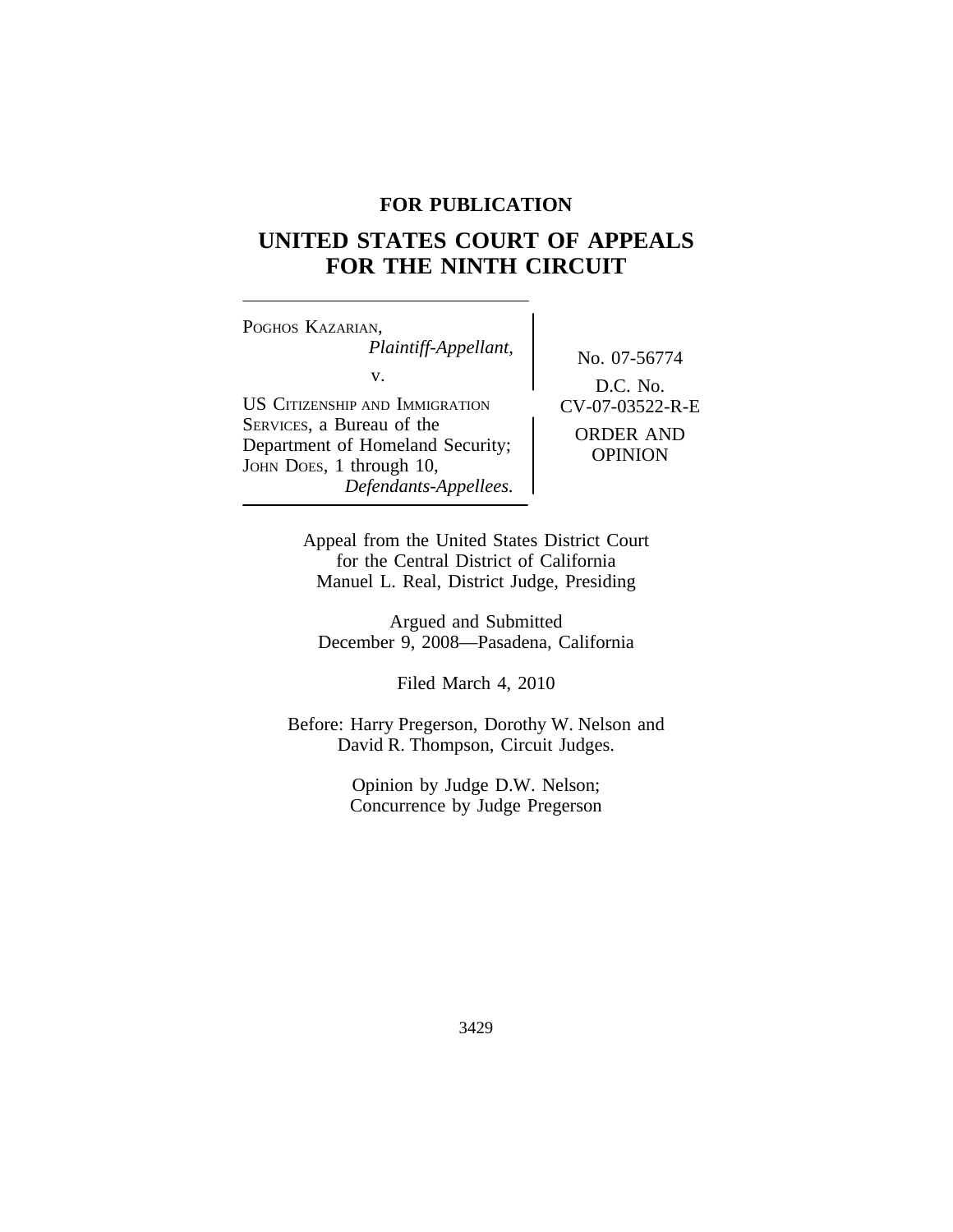# **COUNSEL**

Ruben N. Sarkisian, Glendale, California, for plaintiffappellant Poghos Kazarian.

Craig W. Kuhn and Elizabeth J. Stevens, Office of Immigration Litigation, Department of Justice, Washington, D.C.; for defendant-appellee U.S. Citizenship & Immigration Services.

## **ORDER**

The opinion with dissent filed on September 4, 2009, and published at 580 F.3d 1030 (9th Cir. 2009), is withdrawn and superceded by the opinion filed concurrently herewith.

With the filing of the new opinion, appellant's pending petition for rehearing/petition for rehearing en banc is DENIED as moot, without prejudice to refiling a subsequent petition for rehearing and/or petition for rehearing en banc. *See* 9th Cir. G.O. 5.3(a).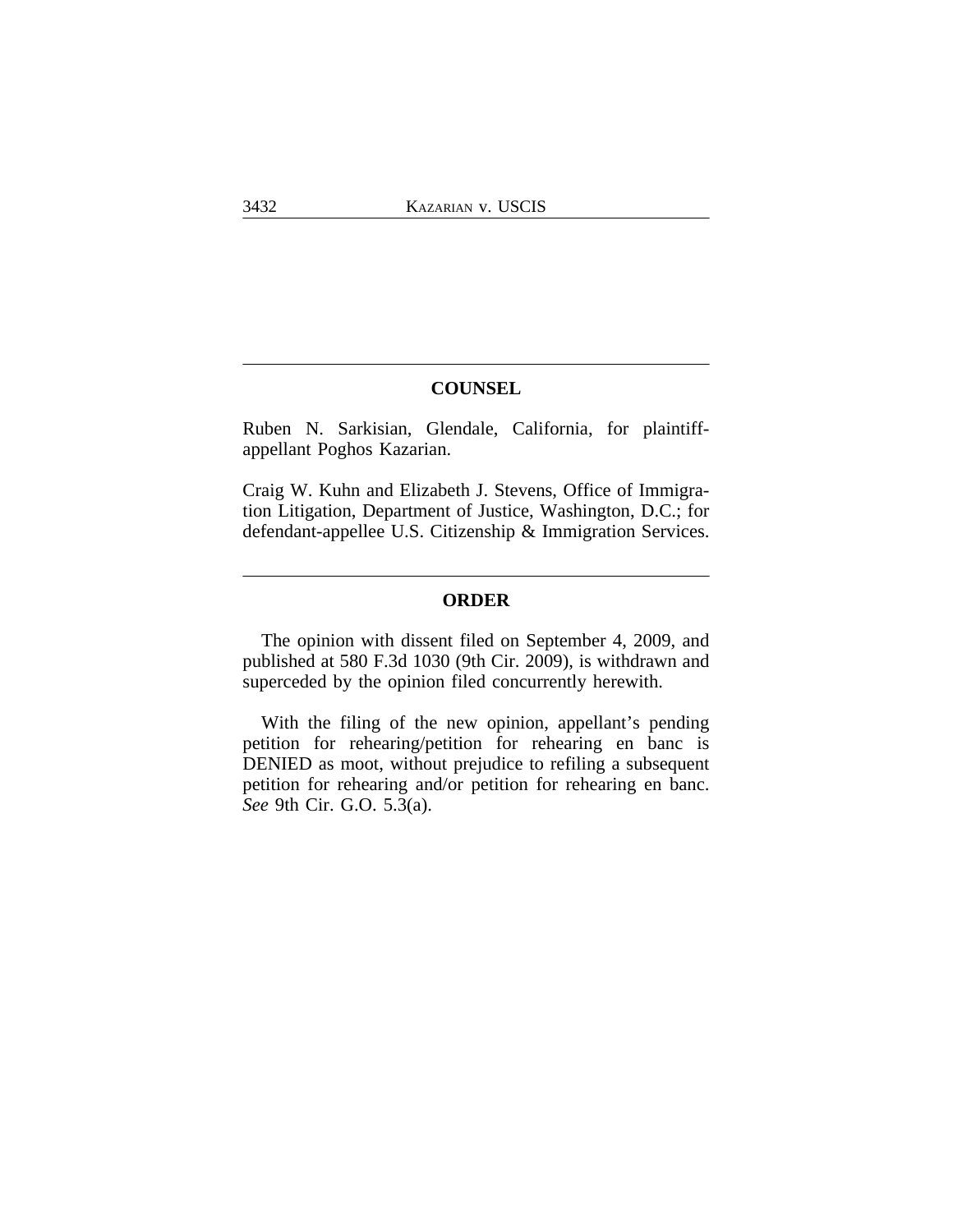#### **OPINION**

#### D.W. NELSON, Senior Circuit Judge:

Poghos Kazarian appeals the District Court's grant of summary judgment to the United States Citizenship and Immigration Service ("USCIS"), finding that the USCIS's denial of an "extraordinary ability" visa was not arbitrary, capricious, or contrary to law. We have jurisdiction pursuant to 28 U.S.C. § 1291, and we affirm.

#### *FACTUAL AND PROCEDURAL BACKGROUND*

On December 31, 2003, Poghos Kazarian, a thirty-fouryear-old native and citizen of Armenia, filed an application for an employment-based immigrant visa for "aliens of extraordinary ability" (Form I-140) contending that he was an alien with extraordinary ability as a theoretical physicist.

Kazarian received a Ph.D in Theoretical Physics from Yerevan State University ("YSU") in Yerevan, Armenia, in 1997. From 1997 to 2000, he remained at YSU as a Research Associate, where, among other things, he "reviewe[d] [the] diploma works of the Department's graduates."

At YSU, Kazarian specialized in non-Einsteinian theories of gravitation. According to a colleague, "[t]his work offered a mechanism for the control of solutions' accuracy, which guarantees the accuracy of calculations in many theories of gravitation." Kazarian "solve[d] [the] more than 20 year[ ] old problem of construction of the theory, satisfying the cosmogony conception of worldwide acknowledged scientist, academician V.A. Hambartsumian."

Since 2000, Kazarian has served as a Physics / Math / Programming Tutor, an Adjunct Physics and Mathematics Instructor, and a Science Lecture Series speaker at Glendale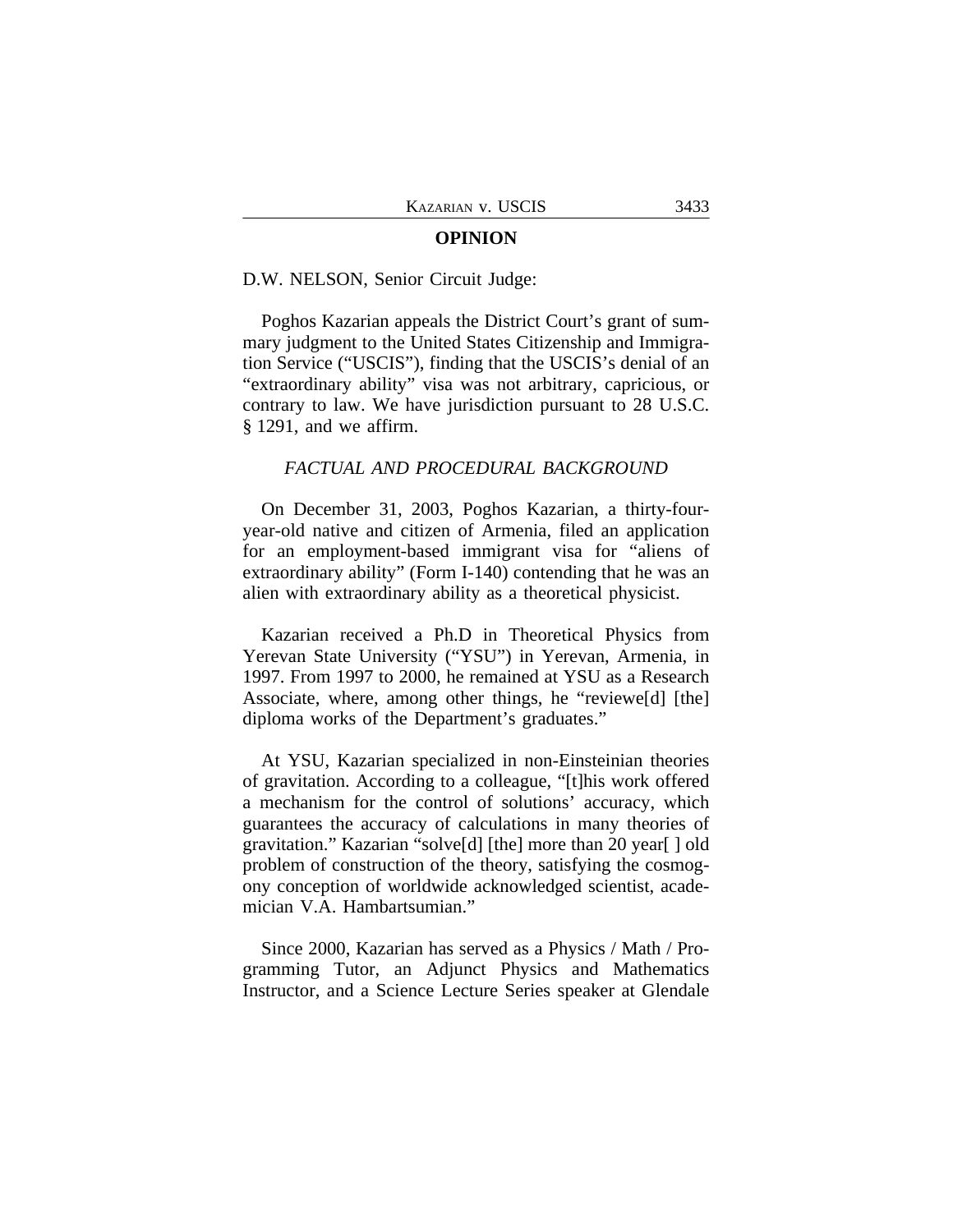Community College ("GCC"). Between 2000 and 2004, Kazarian's work at GCC was on a volunteer basis.

In support of his application, Kazarian submitted several letters of reference. The first reference was a letter from Dr. Kip S. Thorne, the Feynman Professor of Theoretical Physics at California's Institute of Technology. Dr. Thorne, who worked in the same research group as Kazarian, stated that he had "formed a good opinion of Dr. Kazarian's research. It is of the caliber that one would expect from a young professor at a strong research-oriented university in the United States." Kazarian also provided letters from professors at YSU, stating that Kazarian "possesse[d] great ability and considerable potency in science," was "a young scientist with enough scientific potential," had "high professionalism," and had "displayed himself as exceptionally diligent, hard-working, [and] highly qualified." Finally, Kazarian submitted three letters from colleagues at GCC praising his hard work and active participation at GCC.

Kazarian also noted that he had authored a self-published textbook, titled "Concepts in Physics: Classical Mechanics." According to one of his colleagues at GCC, the book "is certain to be required reading in many secondary schools, colleges and universities throughout the country." Kazarian, however, presented no evidence that the book was actually used in any class. Kazarian also submitted two scholarly articles where the authors acknowledged him for his useful scientific discussions. Kazarian also submitted his resume, which listed six publications in *Astrophysics* that he had authored or co-authored, as well as one e-print published in the public web archives of the Los Alamos National Laboratory.

Finally, Kazarian presented evidence of his Science Lecture Series at GCC. His resume also listed lectures at the 17th and 20th Pacific Coast Gravity Meetings, the Conference on Strong Gravitational Fields at UC Santa Barbara, the 8th International Symposium on the Science and Technology of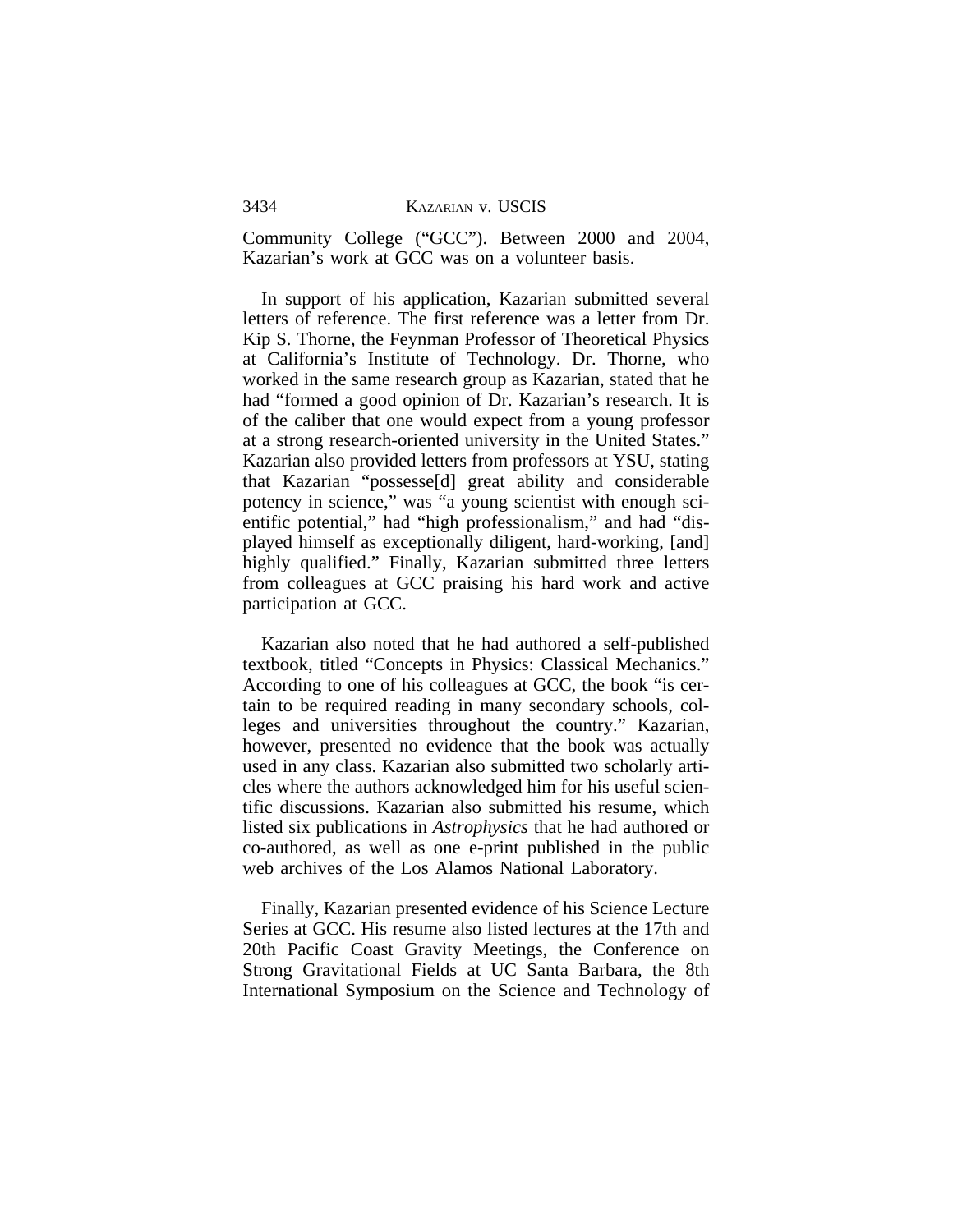| Kazarian v. USCIS | 3435 |
|-------------------|------|
|                   |      |

Light Sources, and the Foundations of Gravitation and Cosmology, International School-Seminar.

In August 2005, the USCIS denied the petition. Kazarian appealed the denial to the Administrative Appeals Office ("AAO"). The AAO dismissed the appeal, finding that Kazarian failed to satisfy any of the evidentiary criteria set forth in the relevant "extraordinary ability" visa regulations. Having exhausted his administrative remedies, Kazarian filed a complaint in the Central District of California. The District Court granted the USCIS's motion for summary judgment, and Kazarian timely appealed to this court.

#### *STANDARD OF REVIEW*

This court "review[s] the entry of summary judgment *de novo.*" *Family Inc. v. U.S. Citizenship & Immigration Servs.*, 469 F.3d 1313, 1315 (9th Cir. 2006). "However, the underlying agency action may be set aside only if 'arbitrary, capricious, an abuse of discretion, or otherwise not in accordance with law.' " *Id.* (quoting 5 U.S.C.  $\S 706(2)(A)$ ). "We have held it an abuse of discretion for the Service to act if there is no evidence to support the decision or if the decision was based on an improper understanding of the law." *Tongatapu Woodcraft Hawaii Ltd. v. Feldman*, 736 F.2d 1305, 1308 (9th Cir. 1984) (internal quotations omitted).

"In circumstances where an agency errs, we may evaluate whether such an error was harmless." *Gifford Pinchot Task Force v. U.S. Fish and Wildlife Serv.*, 378 F.3d 1059, 1071 (9th Cir. 2004); *see* 5 U.S.C. § 706. "In the context of agency review, the role of harmless error is constrained. The doctrine may be employed only 'when a mistake of the administrative body is one that *clearly* had *no bearing* on the procedure used or the substance of decision reached.' " *Gifford Pinchot*, 378 F.3d at 1071 (citing *Buschmann v. Schweiker*, 676 F.2d 352, 358 (9th Cir. 1982)) (emphasis added by the *Gifford Pinchot* court). "We will not usually overturn agency action unless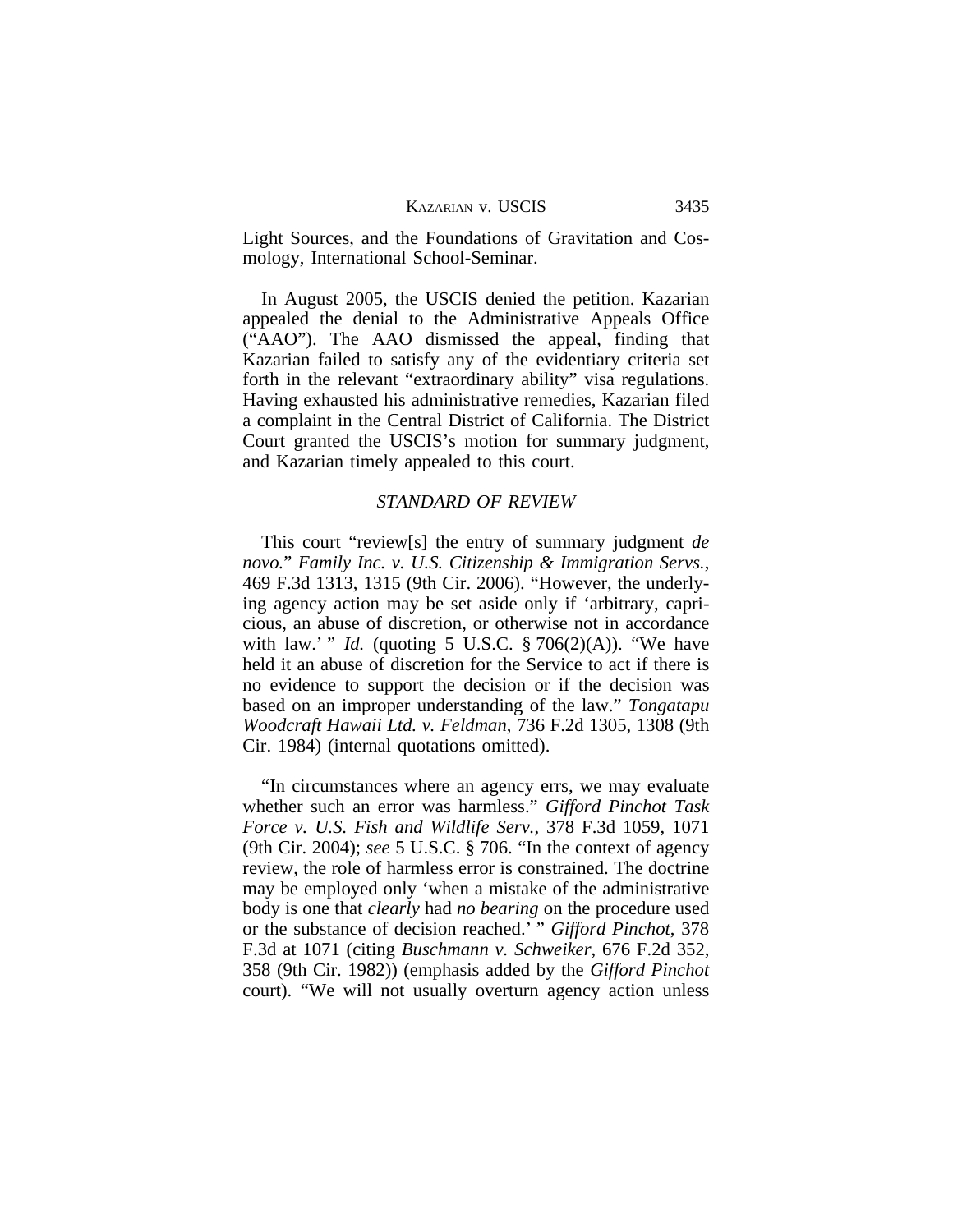there is a showing of prejudice to the petitioner." *Safari Aviation Inc. v. Garvey*, 300 F.3d 1144, 1150 (9th Cir. 2002).

#### *DISCUSSION*

#### A. THE "EXTRAORDINARY ABILITY" VISA

**[1]** Pursuant to 8 U.S.C. § 1153(b)(1)(A), aliens may apply for a visa on the basis of "extraordinary ability." An alien can prove an extraordinary ability in one of two ways. The first is "evidence of a one-time achievement (that is, a major, international recognized award)." 8 C.F.R. § 204.5(h)(3). Receipt of the Nobel prize is the quintessential example of a major award. H.R. Rep. No. 101-723(I & II) (1990), *reprinted in* 1990 U.S.C.C.A.N. 6710, 6739. Kazarian concedes that he has won no such prize.

The second way to prove extraordinary ability is to provide evidence of at least three of the following:

(i) Documentation of the alien's receipt of lesser nationally or internationally recognized prizes or awards for excellence in the field of endeavor;

(ii) Documentation of the alien's membership in associations in the field for which classification is sought, which require outstanding achievements of their members, as judged by recognized national or international experts in their disciplines or fields;

(iii) Published material about the alien in professional or major trade publications or other major media, relating to the alien's work in the field for which classification is sought. Such evidence shall include the title, date, and author of the material, and any necessary translation;

(iv) Evidence of the alien's participation, either individually or on a panel, as a judge of the work of oth-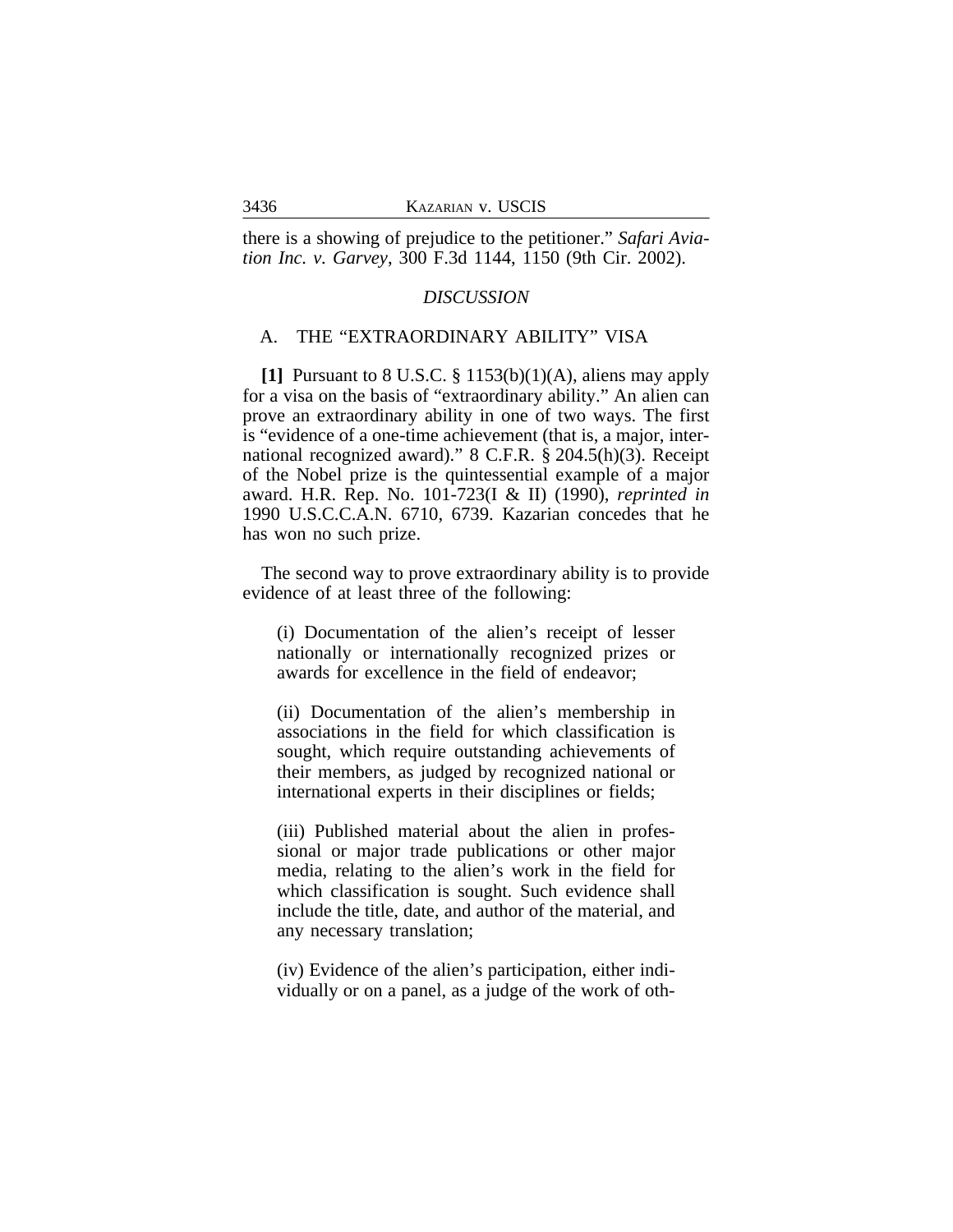ers in the same or an allied field of specification for which classification is sought;

(v) Evidence of the alien's original scientific, scholarly, artistic, athletic, or business-related contributions of major significance in the field;

(vi) Evidence of the alien's authorship of scholarly articles in the field, in professional or major trade publications or other major media;

(vii) Evidence of the display of the alien's work in the field at artistic exhibitions or showcases;

(viii) Evidence that the alien has performed in a leading or critical role for organizations or establishments that have a distinguished reputation;

(ix) Evidence that the alien has commanded a high salary or other significantly high remuneration for services, in relation to others in the field; or

(x) Evidence of commercial successes in the performing arts, as shown by box office receipts or record, cassette, compact disk, or video sales.

8 C.F.R. § 204.5(h)(3). If a petitioner has submitted the requisite evidence, USCIS determines whether the evidence demonstrates both a "level of expertise indicating that the individual is one of that small percentage who have risen to the very top of the[ir] field of endeavor," 8 C.F.R. § 204.5(h)(2), and "that the alien has sustained national or international acclaim and that his or her achievements have been recognized in the field of expertise." 8 C.F.R. § 204.5(h)(3). Only aliens whose achievements have garnered "sustained national or international acclaim" are eligible for an "extraordinary ability" visa. 8 U.S.C.  $\S 1153(b)(1)(A)(i)$ .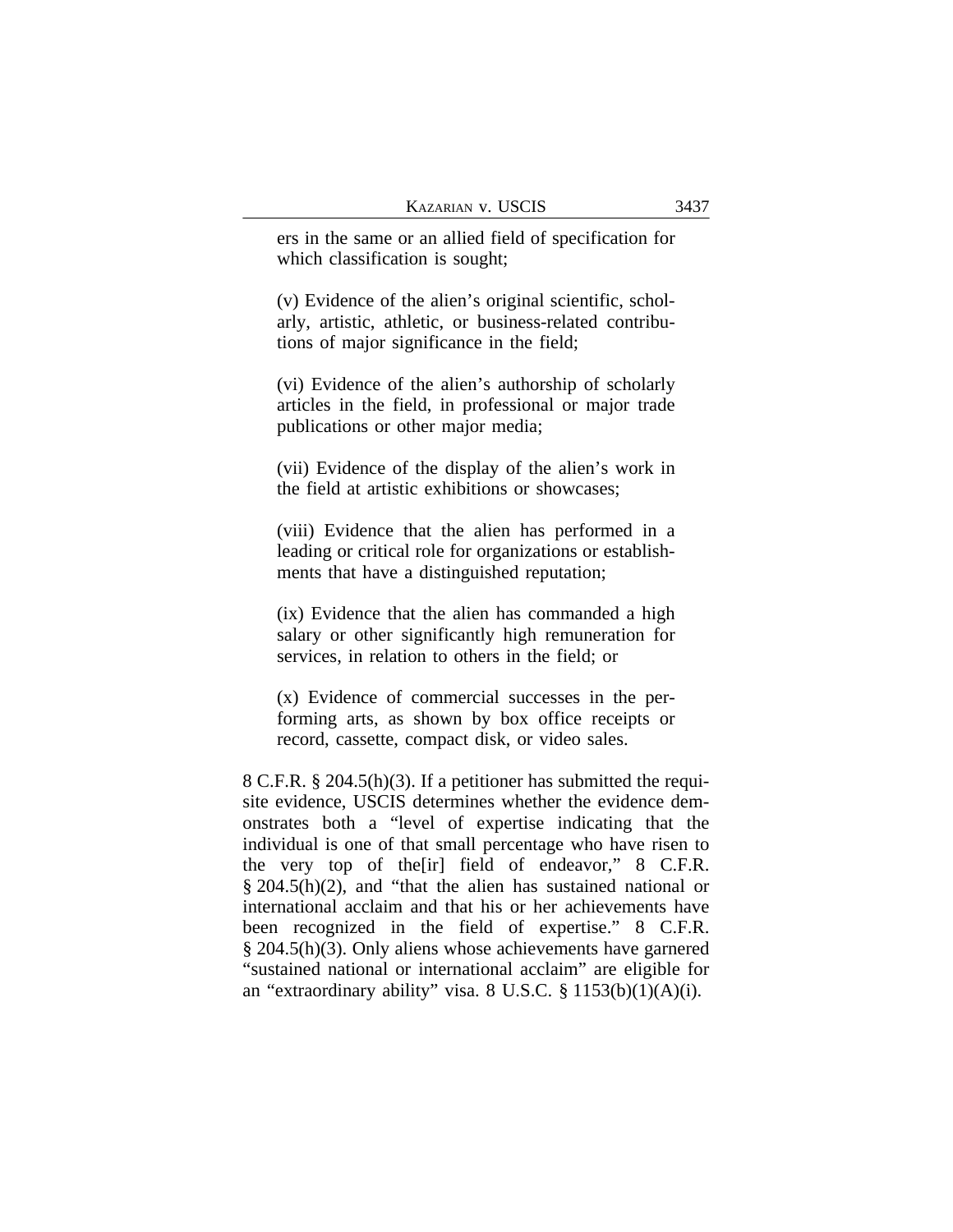The "extraordinary ability" visa can be better understood in context. Under the Immigration Act of 1990, thousands of employment-based visas were created according to three employment preferences. Pub. L. No. 101-649, 101 Stat. 4978. "Aliens with extraordinary ability" are "priority workers" and have the first preference. 8 U.S.C. § 1153(b)(1).

"*Extraordinary* ability" is distinct from "*exceptional* ability," however, which receives second preference. *Compare id.* § 1153(b)(1)(A) (emphasis added), *with id.* § 1153(b)(2) (emphasis added).**<sup>1</sup>** To qualify for the "exceptional ability" visa, a petitioner must make a lesser showing of ability, and need only show three of the following:

(A) An official academic record showing that the alien has a degree, diploma, certificate, or similar award from a college, university, school, or other institution of learning relating to the area of exceptional ability;

(B) Evidence in the form of letter(s) from current or former employer(s) showing that the alien has at least ten years of full-time experience in the occupation for which he or she is being sought;

(C) A license to practice the profession or certification for a particular profession or occupation;

(D) Evidence that the alien has commanded a salary, or other remuneration for services, which demonstrates exceptional ability;

(E) Evidence of membership in professional associations; or

**<sup>1</sup>**Skilled workers, professionals, and "other workers" make up the third preference. *Id.* § 1153(b)(3).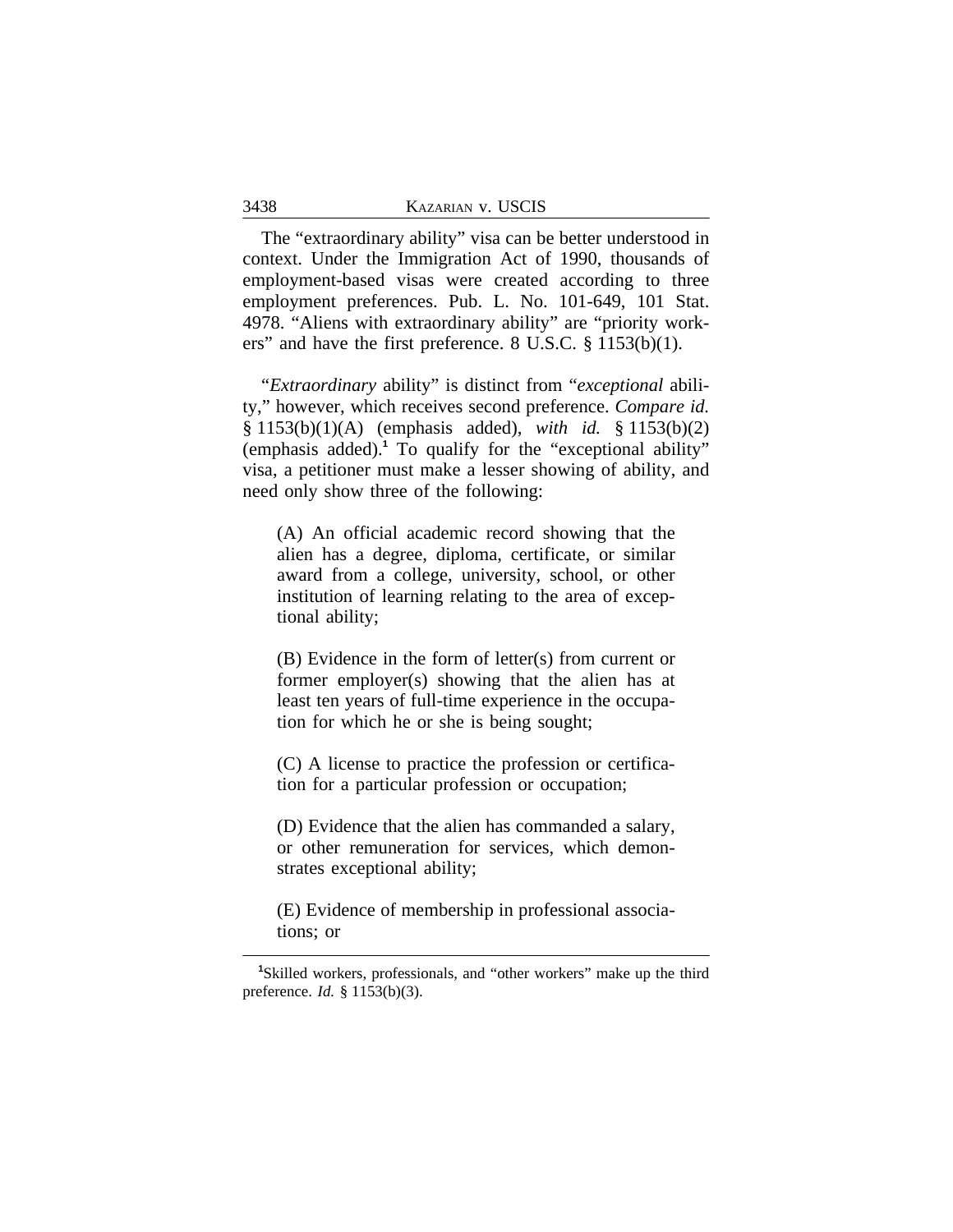(F) Evidence of recognition for achievements and significant contributions to the industry or field by peers, governmental entities, or professional or business organizations.

## 8 C.F.R. § 204.5(k)(3)(ii).

**[2]** To qualify for an "exceptional ability" visa, however, the alien must also provide evidence that his services are sought by a United States employer. *Id.* The "extraordinary ability" visa thus has considerable advantages. Unlike the "exceptional ability" visa petition, the "extraordinary ability" petition is not dependent on an actual offer for employment in the United States, and is exempt from the time-consuming labor certification process, which requires that employers first test the marketplace for existing qualified domestic workers. *Compare id.* § 204.5(h)(3)(5), *with id.* § 204.5(k)(4).

**[3]** Interpretation of the statutory and regulatory requirements for the "extraordinary ability" visa presents a question of first impression for this court. The scant caselaw indicates that "[t]he regulations regarding this preference classification are extremely restrictive." *Lee v. Ziglar*, 237 F. Supp.2d 914, 918 (N.D. Ill.2002) (finding that "arguably one of the most famous baseball players in Korean history" did not qualify for the visa as a baseball coach for the Chicago White Sox because his acclaim was limited to his skills as a player and not as a coach); *cf. Grimson v. INS*, 934 F.Supp. 965, 969 (N.D. Ill. 1996) (finding denial arbitrary and capricious where NHL hockey enforcer was one of the top three players in the world and agency improperly discounted the importance of the enforcer position); *Muni v. INS*, 891 F.Supp. 440 (N.D. Ill. 1995) (finding the agency improperly discounted evidence for an NHL hockey player who won the Stanley Cup three times, won "most underrated defenseman," was paid more than the average NHL player, submitted numerous articles establishing his stature in the hockey world, and provided affidavits from eight renowned hockey players stating that he was highly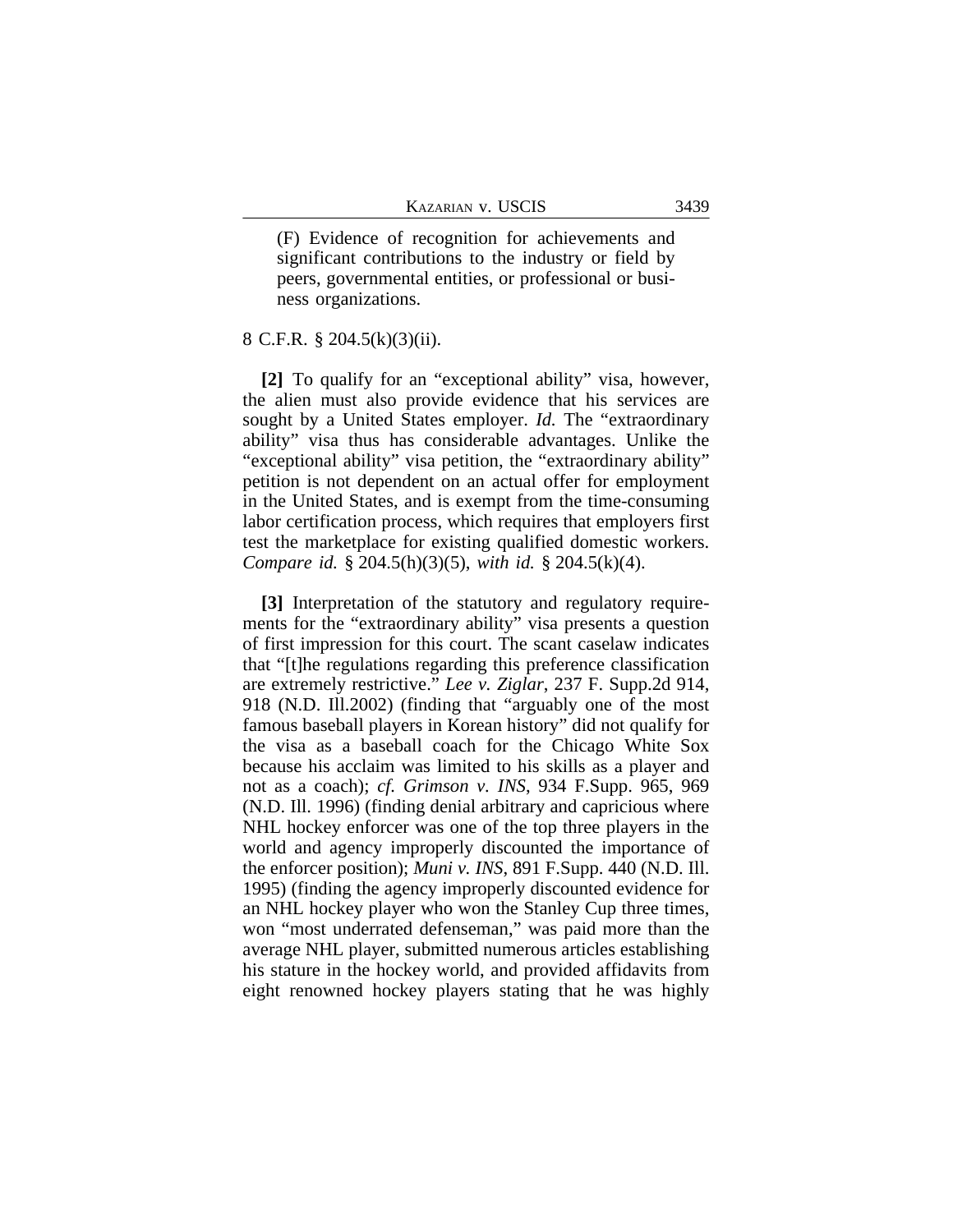| KAZARIAN V. USCIS |  |
|-------------------|--|
|                   |  |

regarded); *Buletini v. INS*, 860 F.Supp. 1222 (E.D. Mich. 1994) (finding denial was arbitrary and capricious where Albanian physician won a national award, published a medical dictionary and numerous articles, was responsible for general health projects, and served as an adjunct professor); *Matter of Price*, 20 I. & N. Dec. 953, 955-56 (BIA 1994) (granting the visa petition to a professional golfer who won the 1983 World Series of Golf and the 1991 Canadian Open, ranked 10th in the 1989 PGA Tour, collected \$714,389 in 1991, provided numerous affidavits from well-known and celebrated golfers, and received widespread major media coverage).

## B. APPLICATION TO KAZARIAN

The AAO found that Kazarian did not meet any of the regulatory criteria. Only four of the ten are at issue in this appeal. We find that the AAO erred in its consideration of two of these issues.

## *1. Authorship of Scholarly Articles in the Field of Endeavor*

Pursuant to 8 C.F.R. § 204.5(h)(3)(vi), Kazarian submitted proof of his six articles in *Astrophysics* and his e-print in the Los Alamos National Laboratory archives, but did not demonstrate that other scholars had cited to his publications. The AAO held that without evidence of such citations, Kazarian's articles did not meet the regulatory definition of evidence, because "publication of scholarly articles is not automatically evidence of sustained acclaim" and "we must consider the research community's reaction to these articles."

**[4]** The AAO's conclusion rests on an improper understanding of 8 C.F.R.  $\S 204.5(h)(3)(vi)$ . Nothing in that provision requires a petitioner to demonstrate the research community's reaction to his published articles before those articles can be considered as evidence, and neither USCIS nor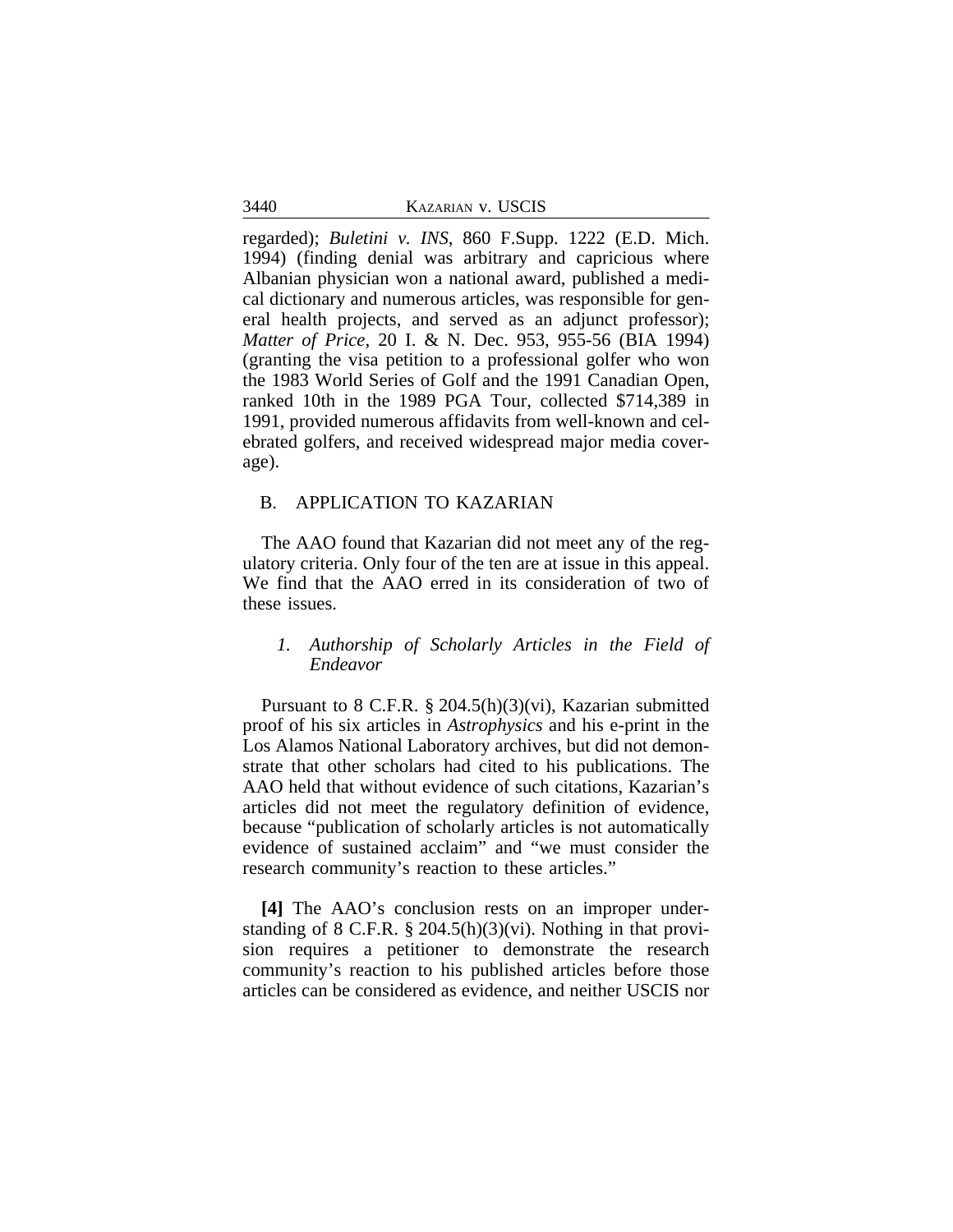| Kazarian v. USCIS | 3441 |
|-------------------|------|
|                   |      |

an AAO may unilaterally impose novel substantive or evidentiary requirements beyond those set forth at 8 C.F.R. § 204.5. *Love Korean Church v. Chertoff*, 549 F.3d 749, 758 (9th Cir. 2008). While other authors' citations (or a lack thereof) might be relevant to the final merits determination of whether a petitioner is at the very top of his or her field of endeavor, they are not relevant to the antecedent procedural question of whether the petitioner has provided at least three types of evidence. 8 C.F.R.  $\S 204.5(h)(3)$ . "If the agency intended to impose [peer citations] as a threshold requirement, we have little doubt that such records would have been included among the detailed substantive and evidentiary requirements set forth at 8 C.F.R. § 204.5[(h)(3)(i)-(x)]." *Love Korean Church*, 549 F.3d at 758.

## *2. Participation as a Judge of the Work of Others*

Pursuant to 8 C.F.R. § 204.5(h)(3)(iv), Kazarian submitted proof that he was a judge of graduate-level diploma works at Yerevan State University. The AAO held that "reviewing 'diploma works' for fellow students at one's own university is not persuasive evidence of acclaim beyond that university," and that absent "evidence that the petitioner served as an external dissertation reviewer for a university with which he is not otherwise affiliated," Kazarian's submission did not meet the regulatory definition of evidence.

**[5]** The AAO's conclusion rests on an improper understanding of 8 C.F.R. § 204.5(h)(3)(iv). Nothing in that provision suggests that whether judging university dissertations counts as evidence turns on which university the judge is affiliated with. Again, while the AAO's analysis might be relevant to a final merits determination, the AAO may not unilaterally impose a novel evidentiary requirement. *Love Korean Church*, 549 F.3d at 758.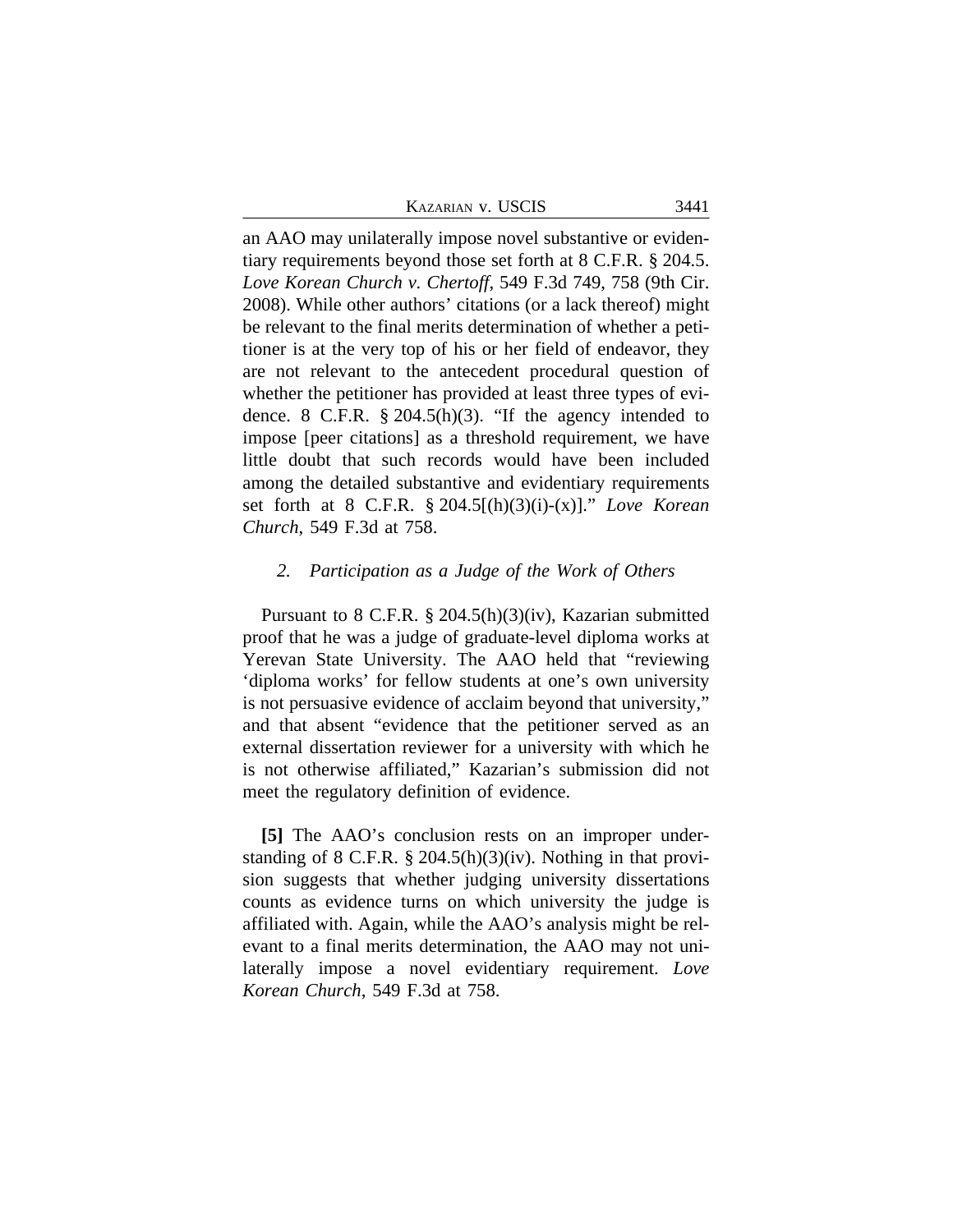*3. Evidence of Original Scientific or Scholarly Contributions of Major Significance in the Field of Endeavor*

**[6]** Pursuant to 8 C.F.R. § 204.5(h)(3)(v), Kazarian submitted letters from physics professors attesting to his contributions in the field. The AAO found that his contributions were not major, and thus did not meet the regulatory definition of evidence. The AAO's analysis here is consistent with the relevant regulatory language, and the AAO's determination that Kazarian did not submit material that met the regulatory definition of evidence set forth at 8 C.F.R. § 204.5(h)(3)(v) is neither arbitrary, capricious, nor an abuse of discretion.

# *4. Display of the Alien's Work at Artistic Exhibitions or Showcases*

**[7]** Pursuant to 8 C.F.R. § 204.5(h)(3)(vii), Kazarian submitted proof that he had self-published a textbook, had given lectures at a community college, and had made presentations at conferences. The AAO found that none of these activities were displays at artistic exhibitions or showcases. The AAO's analysis here is again consistent with the relevant regulatory language, and the AAO's determination that Kazarian did not submit evidence as defined at 8 C.F.R. § 204.5(h)(3)(vii) is neither arbitrary, capricious, nor an abuse of discretion.

## C. HARMLESSNESS

Having found that the AAO erred by unilaterally introducing new evidentiary requirements into 8 C.F.R.  $\S 204.5(h)(3)(iv)$  and (vi), we must now determine whether these errors were prejudicial. 5 U.S.C. § 706; *Tucson Herpetological Soc. v. Salazar*, 566 F.3d 870, 879-80 (9th Cir. 2009). They were not.

The AAO held that Kazarian provided zero of the ten types of evidence set forth at 8 C.F.R.  $\S 204.5(h)(3)(i)-(x)$ . The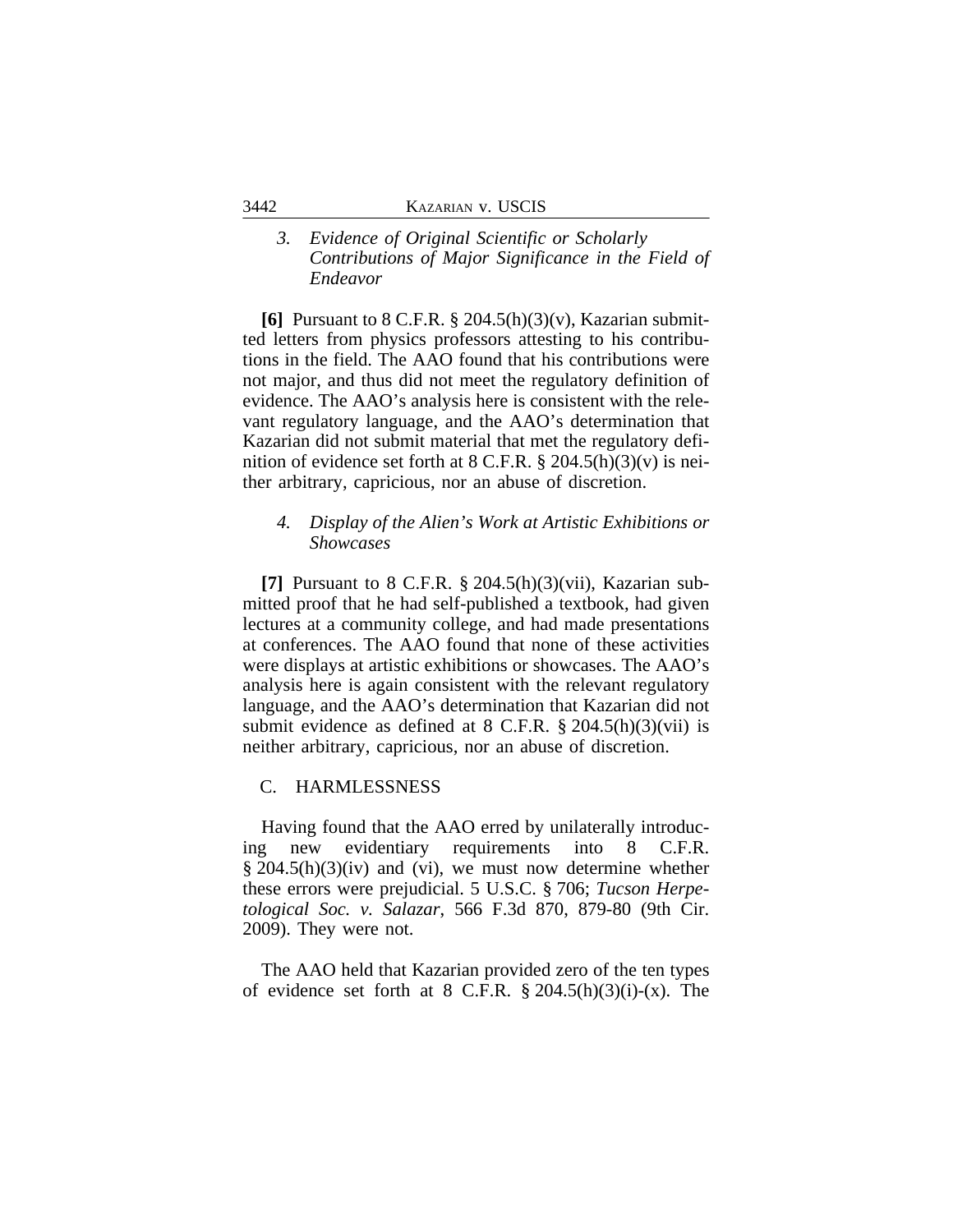| Kazarian v. USCIS | 3443 |
|-------------------|------|
|                   |      |

AAO should have held that Kazarian presented two types of evidence. The regulation requires three types of evidence. 8 C.F.R. § 204.5(h)(3).

**[8]** Whether an applicant for an extraordinary visa presents two types of evidence or none, the proper procedure is to count the types of evidence provided (which the AAO did), and the proper conclusion is that the applicant has failed to satisfy the regulatory requirement of three types of evidence (as the AAO concluded). 8 C.F.R.  $\S 204.5(h)(3)$ . Here, although the AAO committed clear legal error, that error "clearly had no bearing" on either "the procedure used or the substance of decision reached." *Gifford Pinchot*, 378 F.3d at 1071 (quotations omitted).

#### *CONCLUSION*

**[9]** Although Kazarian appears to be a well-respected, promising physicist, who may well have been able to qualify for an "exceptional ability" visa, he instead applied for an "extraordinary ability" visa, and presented only two of the types of evidence set forth at  $8$  C.F.R.  $\S$  204.5(h)(3)(i)-(x), and the "extraordinary ability" visa regulations require three. The AAO's conclusion that Kazarian presented zero types of evidence was in error, but the error was harmless. Kazarian failed to establish his eligibility for an "extraordinary ability" visa, and the District Court correctly granted USCIS' summary judgment motion.

### **AFFIRMED.**

PREGERSON, Circuit Judge, concurring:

I am pleased to concur in Judge Nelson's opinion. I write separately, however, to emphasize the injustice perpetrated by our immigration laws and system in this case. Dr. Poghos